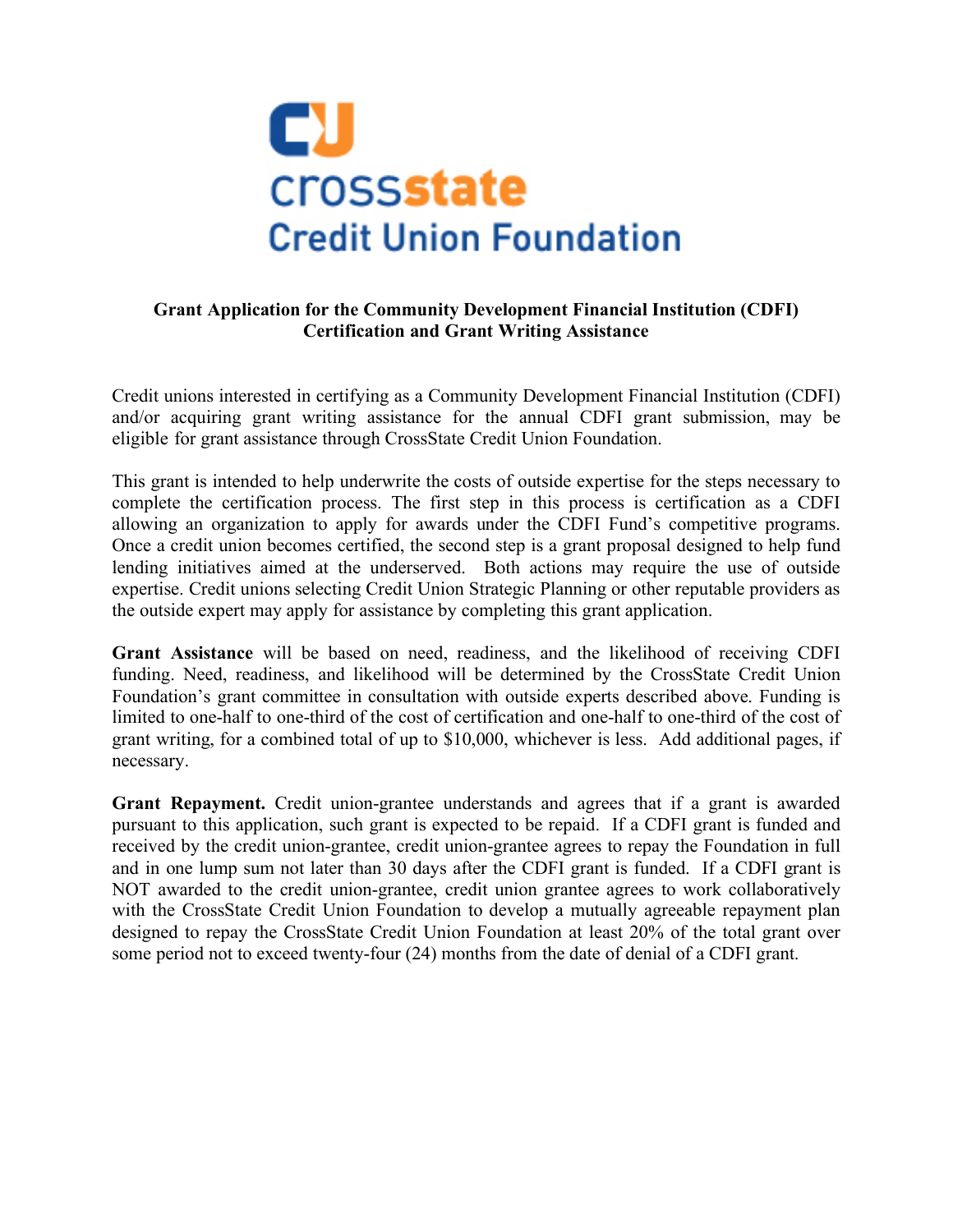| <b>Date of Application:</b>  |  |                     |  |
|------------------------------|--|---------------------|--|
| <b>Applicant Name:</b>       |  |                     |  |
| <b>CEO/Manager:</b>          |  |                     |  |
| <b>Organization Address:</b> |  |                     |  |
| City, State, ZIP:            |  |                     |  |
|                              |  |                     |  |
| <b>Telephone:</b>            |  | <b>Facsimile:</b> ( |  |

**Contact (if another) Telephone**: ( )

**Email Addres**s:

The credit union will be completing the certification process during 2022

The credit union intends to engage an outside firm to complete the grant application

Name of outside grant writing firm

The credit union will be wiring the grant internally

Provide a summary of the intent of the grant and how the CDFI award will be used.

 $\mathcal{L}_\text{G}$  , and the contribution of the contribution of the contribution of the contribution of the contribution of the contribution of the contribution of the contribution of the contribution of the contribution of t

 $\mathcal{L}_\text{G}$  , and the contribution of the contribution of the contribution of the contribution of the contribution of the contribution of the contribution of the contribution of the contribution of the contribution of t

 $\mathcal{L}_\text{G}$  , and the contribution of the contribution of the contribution of the contribution of the contribution of the contribution of the contribution of the contribution of the contribution of the contribution of t

 $\mathcal{L}_\text{G}$  , and the contribution of the contribution of the contribution of the contribution of the contribution of the contribution of the contribution of the contribution of the contribution of the contribution of t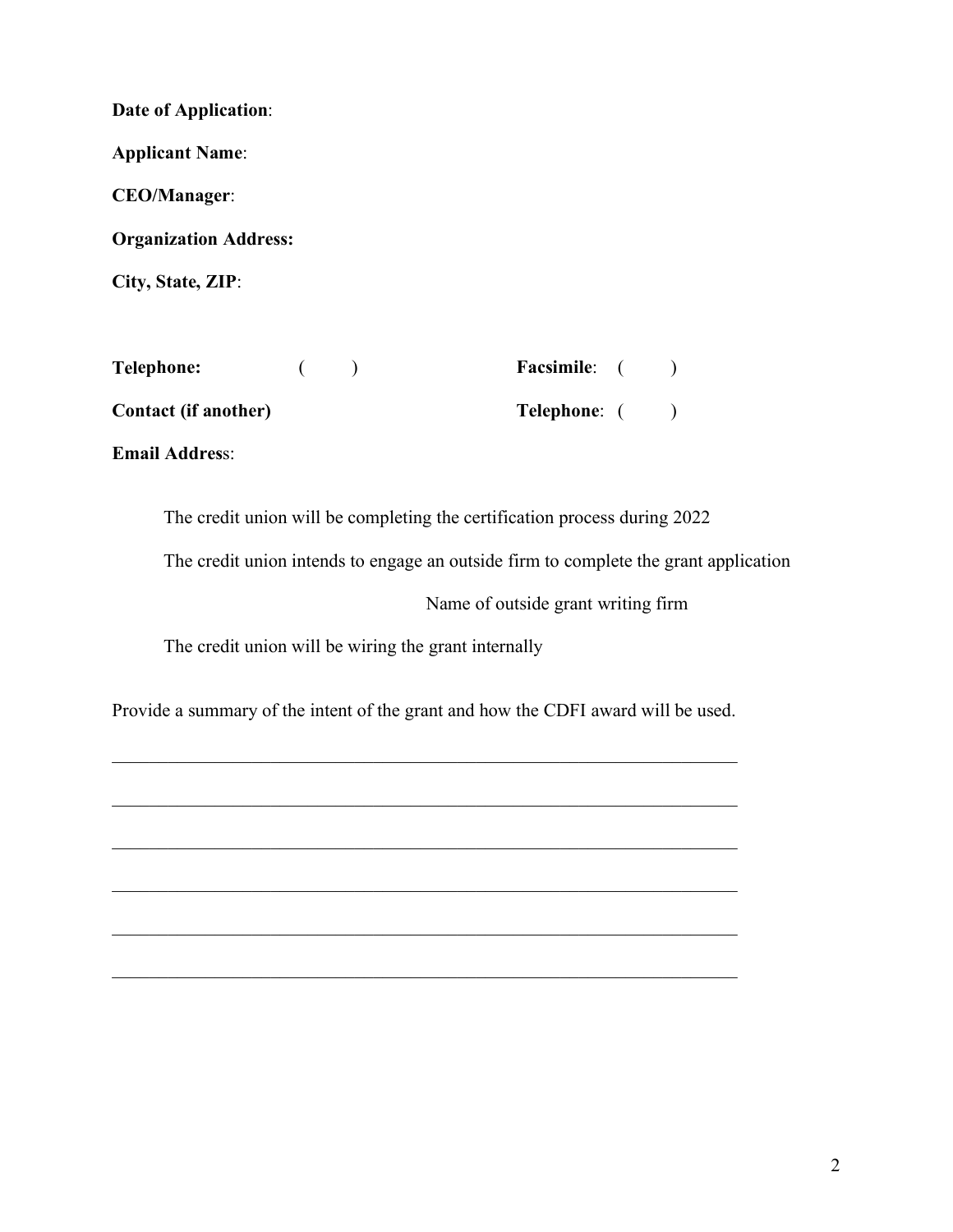## Funds Required

Below are several funding-based requests for information that must be completed before your application will be considered. If you are unsure about the amounts please explain why in the explanation line below.

| \$                    | Total estimated cost of certification |  |
|-----------------------|---------------------------------------|--|
| \$                    | Total estimated cost of grant writing |  |
| \$                    | Project CDFI award expected           |  |
| \$                    | <b>Total Funding Request</b>          |  |
| Explanation if needed |                                       |  |
|                       |                                       |  |
|                       |                                       |  |
|                       |                                       |  |
|                       |                                       |  |
|                       |                                       |  |

**Total Amount of Leveraged Funds**: *Is the credit union contributing any funds to this project and/or applying for any funds from NCUA or any other entity for this project? Please list any pending grant applications or sources for funding, such as from the credit union.* 

List Source(s)

Amount  $\mathbb S$ 

**If you have unmet financial needs for your project, how will you fund those?** 

**Timeline for Implementation of Project:** *Please describe, your anticipated timeline for the process* 

 $\mathbb{S}$ 

**Do you anticipate requesting funding from our Foundation for this or a similar-related project within the next calendar year**?

Yes No